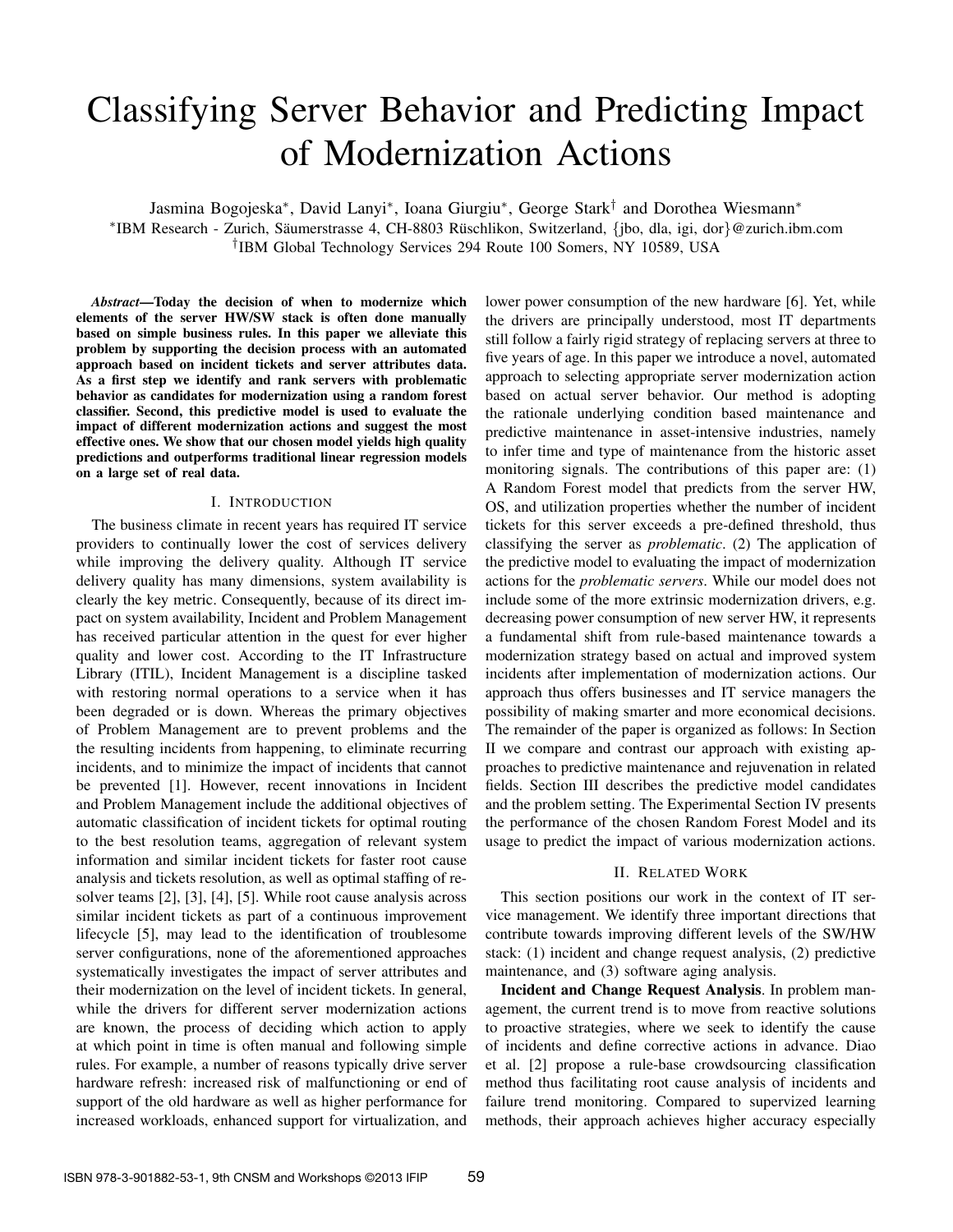when the cost of labeling incidents into failure classes is high. Gupta et al. [3] propose a set of techniques for multidimensional knowledge integration. Similar to [2], the authors investigate incident classification, but use machine learning to generate ticket failure classes. Further, they automatically associate resources to tickets and collect system vitals through monitoring tools, such as IBM Tivoli Monitoring [7]. The appropriate incident resolution remains to be determined by the system administrator based on the facts aggregated by the system. Lucca et al. [4] focus on clustering incidents into failure classes, in order to route the corresponding tickets to those teams that possess the proper skills to resolve them. All these techniques are orthogonal to our model, as they tackle the ticket classification aspect of the management process. However, we envision that future predictive analysis focused on specific ticket classes would benefit from such approaches.

Incident tickets can either be human generated or thrown by monitoring tools. While the first category always requires corrective measures, the same is not always true for the second one. In this context, Tang et al. [8] propose a technique to reduce the number of non-actionable tickets, while preserving all automated tickets that require such measures. Their evaluation shows an accuracy of correctly detecting nonactionable items of up to 75%. We recognize the benefits of using such a technique to eliminate non-actionable tickets for future predictive models. Orthogonal approaches that detect actionable patterns [9], [10] could be used in a complementary fashion to produce even better results.

Finally, previous research has shown that faulty changes can increase critical system and application outages. Kadar et al. [11] focus on applying automatic methods to classify change requests, such that one can have a better understanding of past failure reasons for similar requests. Similarly, Santos et al. [12] propose an interactive and dynamic method to quickly identify root causes for failures due to change requests. Motivated by the negative impact of such changes on the entire system, the proposed techniques can be used together with our predictive model to reduce the overall number of future incidents.

Software Aging and Rejuvenation. Software aging [13] refers to the progressive performance degradation or increased occurence of failures of a software system. This is mainly due to the exhaustion of operating system resources or error accumulation. In recent years, a prevention technique called *rejuvenation*, has been proposed in the software field. It involves stopping the running software, cleaning its state and restarting it. However, the question of when to apply such rejuvenation or modernization techniques remains. Clearly, periodic actions may not produce the best results since software and hardware do not age at a constant rate. Grottke et al. [14] and Trivedi et al. [15] propose time series and stochastic models, respectively, to estimate trends and detect seasonal patterns for aging software. They also show how, using seasonal variation, one can predict future resource usages and trigger corresponding rejuvenation measures. while we share the similar goal of reducing server degradation, in contrast to [14], [15], our

improvement target is reduction of server incident tickets by applying more complex improvement actions.

Predictive Maintenance. Oil, logistic or utility companies base their businesses on physical assets. To ensure success, they need to be able to maintain their systems in working order, minimize outages, as well as reduce maintenance and operational costs. Predictive maintenance is a crucial step and focuses on analyzing data patterns for the underlying infrastructure to offer insights and early warnings with respect to emerging problems. In [16], the authors propose several methods to assess the physical assets condition: (1) association analysis between failures and configuration, model, age or usage parameters; (2) lifetime analysis, that based on historical data can project the failure probability in the future; (3) risk estimation for networked infrastructure; (4) replacement planning. Such analytics is useful for understanding server behavior and we propose a technique that tackles both failure associations and replacement strategies. Moreover, we envision enriching our predictive approach in the future with time series analysis, to model different levels of incidents (e.g., failures, outages, performance degradation) based on historical data. In this context, we could apply the method proposed by Liu et al. [17], which learns temporal graph structures to detect anomalies in oil-production monitoring systems.

## III. METHODS

In this section we describe the problem setting and provide a summary of two statistical learning methods we decided to use and compare in the paper.

## *A. Problem Setting*

Assume we are given a set of servers along with their configuration information and their incident tickets collected over a certain period of time from several service delivery centers. We then define the notion of *problematic server* as a function of ticket volumes and ticket severities. High severity incident tickets indicate severe system failures thus posing a high outage risk. Excessive numbers of low severity incident tickets indicate high system administration workload due to less critical system malfunctioning. Our goal is then to automatically identify and rank the problematic servers based on combined server configuration information and incident ticket data. We achieve this by applying the statistical learning methods described in the text below on the server data set.

Formally, let  $S$  denote the  $p$ -dimensional space of all possible values for p considered server features. Each server is then represented by a vector  $x \in S$  used as an input for a predictive model M. Once trained on the available set of servers, for each  $x$ ,  $M$  associates a probability for it to be a *problematic server*, i.e.  $M(\mathbf{x}) \in [0,1]$ . We can then use  $M(\mathbf{x})$  to rank all servers and identify the problematic ones (those with  $M(x) > 0.5$ ). Moreover, we can also use the predictive model to evaluate the impact of different server modernization actions and to suggest the most effective ones. Let  $a : S \times P_a \mapsto S$  denote an arbitrary *parameterized improvement action*, a function which associates an input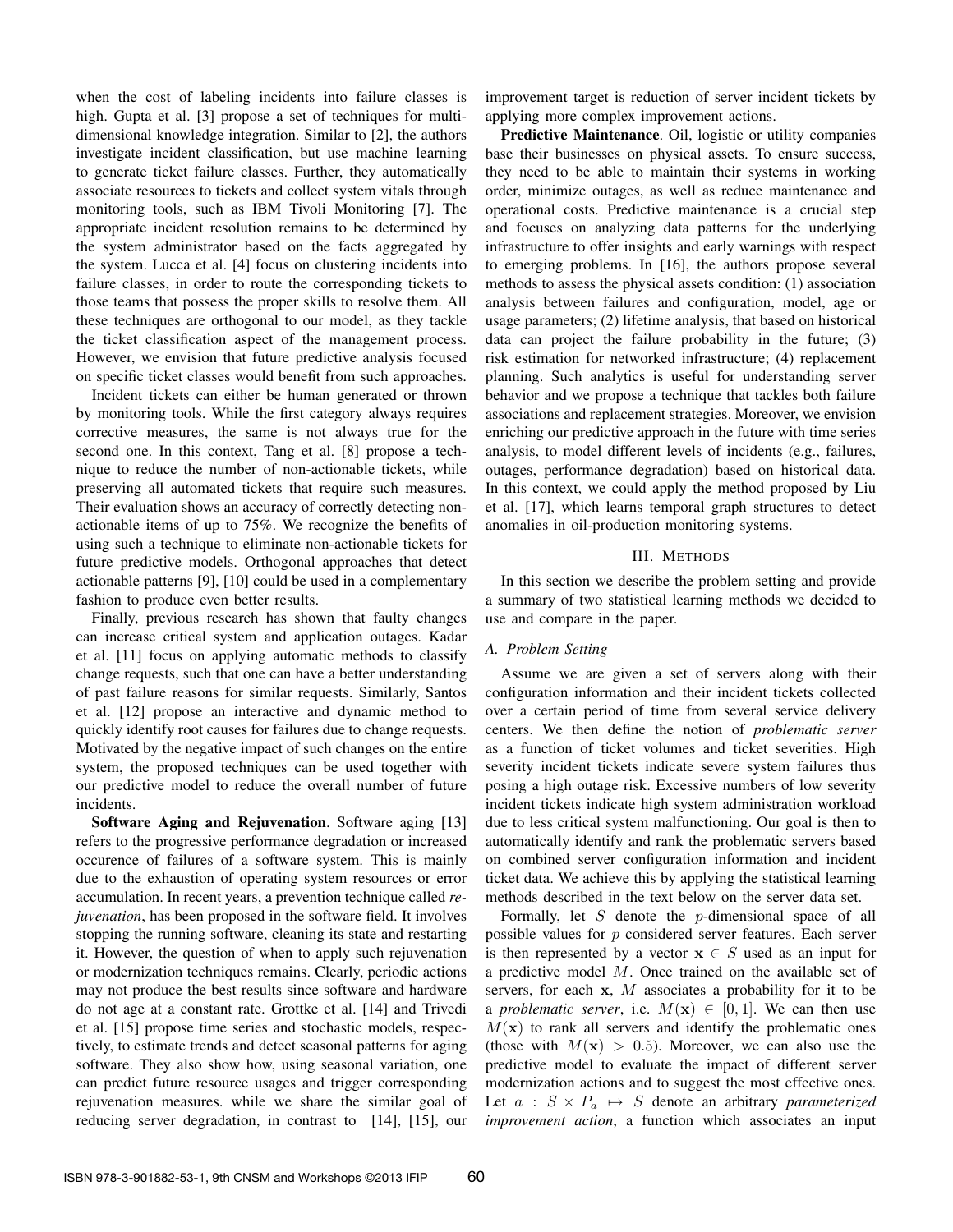vector x of a server and an action parameter  $p \in P_a$  with the vector of the modified server features  $\tilde{\mathbf{x}} = a(\mathbf{x}, p)$ , after such an improvement action has been performed. This means that  $\tilde{x}$  represents  $x$  with its features adjusted according to the action's effect. We also consider combined actions. Let  $(a_1, P_{a_1}), \ldots, (a_n, P_{a_n})$  be improvement action definitions. The combined action  $(a_{1...n}^*, P_{1...n}^*)$  denotes the composite action function  $a_1 \circ \ldots \circ a_n$ . It is assumed that  $a_1(a_2(x, p_2), p_1) =$  $a_2(a_1(x, p_1), p_2)$  for any two actions. With a defined set of improvement actions  $A = \{(a_1, P_{a_1}), \ldots, (a_n, P_{a_n})\}$ , a chosen server  $x$ , and the predictive model  $M$ , we can simulate how different actions with different parameters (or their composites) change the probability of a server being problematic. To achieve this, we calculate the prediction for the modified server using M, i.e.  $\tilde{p} = M(\tilde{x}), \tilde{x} = a(x, p_a)$ . We can measure the *improvement* of a parameterized action  $(a, p_a)$ by taking the difference between the prediction for the server before (x) and after  $(\tilde{\mathbf{x}} = a(\mathbf{x}, p_a))$  the modification, i.e.  $I_{(a,p_a)} = M(\mathbf{x}) - M(\tilde{\mathbf{x}})$ . This enables us to choose actions that yield high improvements.

#### *B. Linear Logistic Regression*

Let  $x \in R^p$  denote a real valued random input vector and  $y$  denote a random output variable with joint input-output distribution  $p(\mathbf{x}; y)$ . Assuming the existence of K classes and multinomial distribution of the output  $y$ , logistic regression uses linear functions in the input x to model the log-odds of the posterior probabilities of the classes  $\{P(y = k|\mathbf{x}), k\}$  $1, \ldots, K$ .  $P(y = k|\mathbf{x})$  is the conditional probability of a sample  $x$  to belong to class  $k$ . In order to ensure that the posterior probabilities of the  $K$  classes sum to 1, the model is specified with  $K - 1$  log-odds (also termed logit transformations):

$$
log \frac{P(y=1|\mathbf{x})}{P(y=K|\mathbf{x})} = \beta_{10} + \beta_1^T \mathbf{x}
$$
  
\n
$$
log \frac{P(y=2|\mathbf{x})}{P(y=K|\mathbf{x})} = \beta_{20} + \beta_2^T \mathbf{x}
$$
  
\n
$$
log \frac{P(y=K-1|\mathbf{x})}{P(y=K|\mathbf{x})} = \beta_{(K-1)0} + \beta_{K-1}^T \mathbf{x}.
$$

The posterior probabilities derived from these equations are given by:

$$
P(y = k|\mathbf{x}) = \frac{\exp(\beta_{k0} + \beta_k^T \mathbf{x})}{1 + \sum_{i=1}^{K-1} \exp(\beta_{i0} + \beta_i^T \mathbf{x})}, k \le K - 1
$$

$$
P(y = K|\mathbf{x}) = \frac{1}{1 + \sum_{i=1}^{K-1} \exp(\beta_{i0} + \beta_i^T \mathbf{x})}.
$$

For a given training data set  $D = \{(\mathbf{x}_1, y_1), \dots, (\mathbf{x}_N, y_N)\}\$ the logistic regression model is usually estimated by a maximum likelihood approach.

In this paper we are interested in the binary classification scenario ( $K = 2$ ) with  $y \in \{0, 1\}$ . Then the solution of:

*Optimization Problem 1:* Over parameters  $\beta$  and  $\lambda$ , maximize:

$$
\sum_{(\mathbf{x}_i,y_i)\in D} \{y_i\beta^T\mathbf{x}_i - \log(1+\exp(\beta^T\mathbf{x}_i)))\} + \lambda J(\beta).
$$

is a *maximum a posteriori* of the logistic regression model for binary classification with parameters  $\beta$  and regularizer  $J(\beta)$ controlled by the regularization parameter  $\lambda$ . In practice, only a finite sample of the data is available. The regularizer is then used to counter overfitting and thus improve the generalization performance of the fitted model on unseen data ([18], [19]). In our work we apply *ridge logistic regression* and *lasso logistic regression* that use the square of the  $L_2$ -norm of the model parameters  $\beta$  denoted by  $\|\beta\|^2$  and the  $L_1$ -norm of the model parameters  $\beta$  denoted by  $|\beta|$  as regularizer functions  $J(\beta)$ , respectively.

Linear classification models such as linear logistic regression are very well studied and frequently applied because they provide interpretable classification rules. Their main disadvantage is that they fail to capture complex dependencies which appear in the data from many real-world applications. Therefore we also used the random forest model, a non-linear statistical learning method described below.

## *C. Random Forest*

Random forest models [20] are ensembles of classification or regression trees. While trees are very attractive and widely used nonlinear models due to their interpretability, they exhibit high variance. The random forest model reduces the variance by averaging a collection of decorrelated trees which provides a performance comparable to support vector machines (SVMs) and boosting methods. Usually, B trees are fitted using CART (Classification and Regression Trees) [19]; each tree on one of B bootstrap samples drawn from the training data. The trees are fully grown by considering only a fixed-size, random subset of all features when choosing the best split variable for their terminal nodes. They are left unpruned. The prediction for a new sample is computed as a majority vote or as an average of the predictions of all trees in the collection for classification and regression, respectively. A summary of the procedure for training random forest models is given in Algorithm 1.

An error estimate based on *out-of-bag* (OOB) samples is computed during the fitting procedure of a random forest model: the random forest prediction for each training sample is computed by averaging the trees induced on bootstrap samples which did not contain the considered sample. The OOB error estimate is comparable to the one obtained by a time-consuming cross-validation and can be used for model selection. The OOB samples are also used to produce a variable-importance measure that quantifies the prediction ability of each feature. It is computed as the decrease in model accuracy on the OOB samples of each tree when the values of the feature of interest are permuted, averaged over all trees. When using non-linear models variable-importance measures are very valuable since they provide model interpretability. We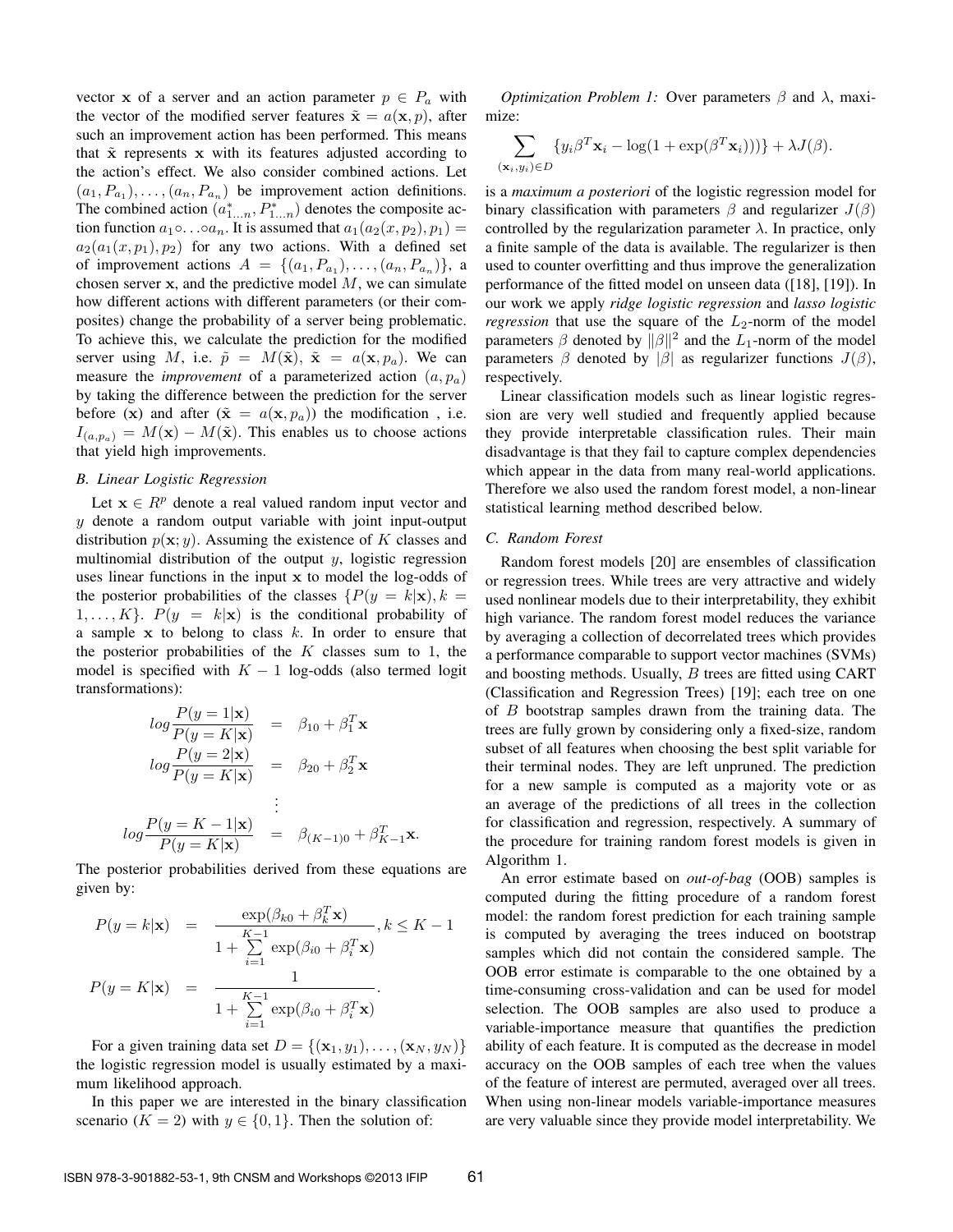TABLE I: List of server configuration predictors used in the classification models.

| <b>Predictor</b>     | <b>Description</b>                                                                                            |
|----------------------|---------------------------------------------------------------------------------------------------------------|
| Purpose              | Grouping of the server purpose in five classes: App, Dev, Net, Infr, Sto                                      |
| Server Family        | Manufacturer and machine architecture (e.g. IBM p series, HP ProLiant, etc.)                                  |
| Age                  | Elapsed time since server release in years                                                                    |
| Virtualization level | Number of logical servers on the same physical server                                                         |
| <b>OS</b> Family     | Type of OS (e.g. IBM AIX, Windows)                                                                            |
| OS currency          | Equidistant mapping of the versions for each OS type (excluding patch levels) to numbers                      |
|                      | in the interval $[0, 1]$ , where 0 indicates no information available and 1 indicates the most recent version |
| CPU busy             | Mean CPU utilization over monthly periods averaged over 12 months                                             |
| CPU max              | Peak CPU utilization over monthly periods averaged over 12 months                                             |
| Memory busy          | Mean memory utilization over monthly periods averaged over 12 months                                          |
| Disk busy            | Mean disk space utilization over monthly periods averaged over 12 months                                      |

# Algorithm 1 Train Random Forest Model for Classification or Regression

**Input:** Training data set  $D = \{(\mathbf{x}_1, y_1), \ldots, (\mathbf{x}_N, y_N)\},\$ number of trees  $B$ , size of subset of predictors  $m$  used for growing the trees.

For  $b = 1$  to  $B$ :

- 1) Generate a bootstrap data set of size  $N$  by drawing samples randomly with replacement from the training data D.
- 2) Grow a full-size tree  $T<sub>b</sub>$  using the bootstrapped data set by recursively repeating the two steps below for each terminal node of  $T_b$ :
	- Randomly select a subset of m predictors  $(m \leq p)$ .
	- Choose the best predictor and split point among them and split the node into two child nodes.

**Output:** Ensemble of trees  $T_1, \ldots, T_B$ .

should also pint out that in the classification scenario the OOB votes from the trees are used to compute class probabilities for the samples.

## IV. EXPERIMENTS AND DISCUSSION

## *A. Data*

The data set used in our work is gathered from several accounts of a large IT service provider over a period of one year. It contains 10101 servers and 118121 incident tickets. As depicted in Figure 1 the different accounts are not represented with an equal number of training samples, i.e. number of logical servers. We extracted the following information for each logical server: account ID, server-hardware information, OS information, server purpose, and utilization information. A detailed list of the extracted predictors is given in Table I.

We assign labels to the servers according to the following definition. A server is *problematic* if it generates at least two tickets with high severity or at least twelve tickets with low severity within a year. Otherwise the server is *unproblematic*.



Fig. 1: Number of samples per account in the available data set.

#### *B. Performance Measures*

To evaluate the performance of the considered models we use two measures, namely classification accuracy and area under the receiver operating characteristic (ROC) curve (AUC). A ROC curve is a plot of the false positive rate (the fraction of false positives out of all negatives) against the true positive rate (the fraction of true positives out of all positives) for all possible decision thresholds. In this way it illustrates the ranking ability of a binary classification method. The area under this curve has values in  $[0, 1]$ , where 1 corresponds to perfect predictions and 0.5 to random guessing.

It is important to note that in the case of large class imbalance in the training data, the accuracy is not a proper performance measure, as the simple method that just assigns the majority class to every sample will achieve very high accuracy. Thus, when we quantify the performance of methods on class-imbalanced training data instead of accuracy and AUC, we report balanced accuracy,  $G$ -mean and  $F$ -score defined as: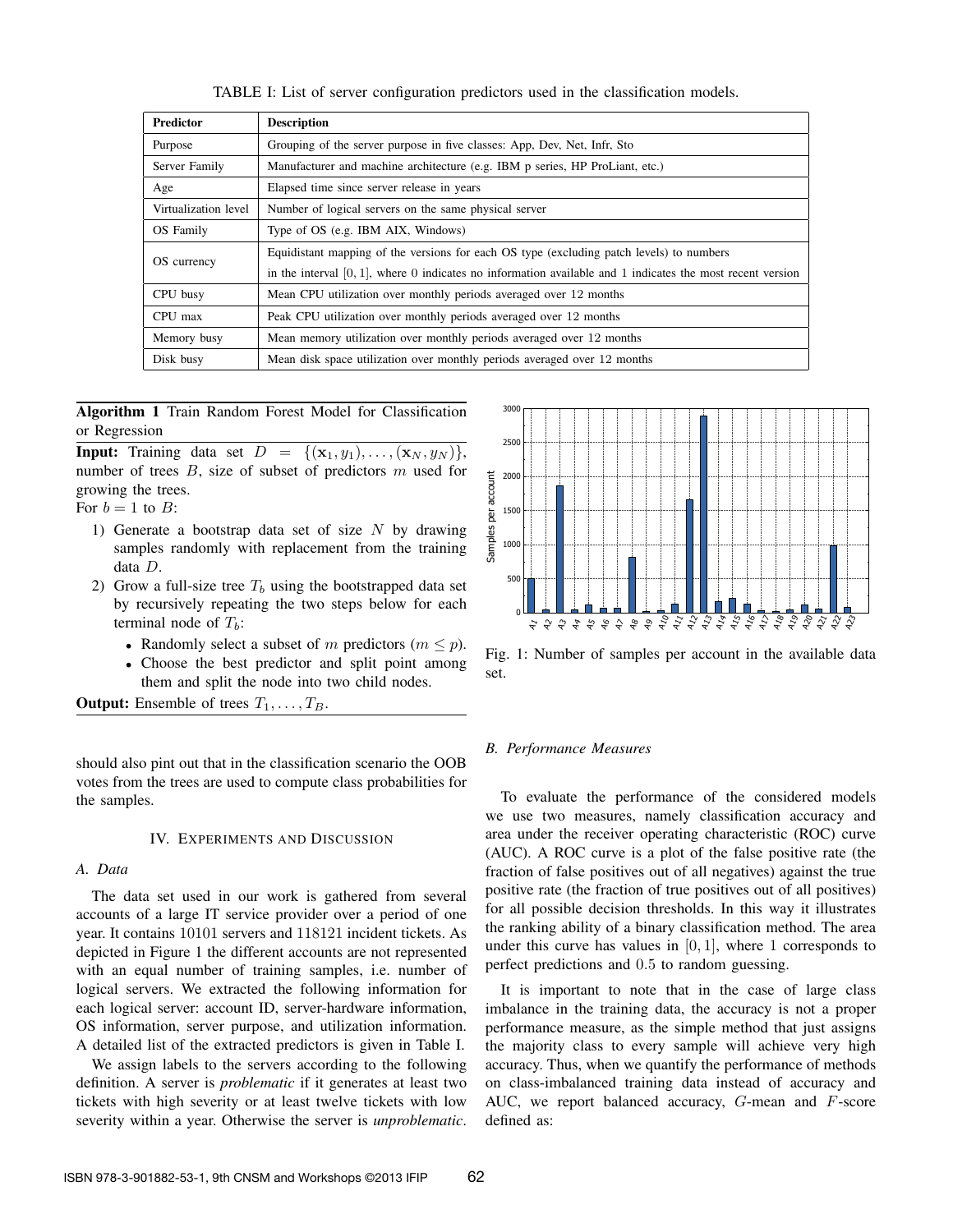| $Acc^-$ | $=$ | True Negatives                     |  |
|---------|-----|------------------------------------|--|
|         |     | True Negatives $+$ False Positives |  |
|         |     | <b>True Positives</b>              |  |

$$
Acc^{+} = \frac{1 \text{ the Poslives}}{\text{True Poslives} + \text{False Negatives}}
$$

$$
Acc^{-} + Acc^{+}
$$

2

Balanced Accuracy =

$$
G\text{-mean} = \sqrt{Acc^{-} \cdot Acc^{+}}
$$

Precision True Positives True Positives  $+$  False Positives

Recall  $= Acc^+$ 

$$
F-measure = \frac{2 \cdot Precision \cdot Recall}{Precision + Recall}
$$

# *C. Results*

This section describes the evaluation setting and presents the results of the computational experiments. We use a 10 fold cross validation procedure to select the regularization parameter  $\lambda$  in the two logistic regression models. The two model parameters of the random forest, i.e. the number of trees B and the number of variables considered at each split  $m$  are selected based on the OOB error. We report average accuracy and average AUC obtained from 100 runs, where in each run we randomly select 70% of all available data for training, fit the model of interest on them and compute the performance measure on the remaining (unseen) 30% of the data. The results for the three considered models, the ridge logistic regression, the lasso logistic regression and the random forest classifier are summarized in Figure 2.

Compared to the linear logistic regression models, the random forest model achieves both better accuracy and AUC performance. The improvement is  $11\%$  and  $9.4\%$  over ridge regression and lasso regression, respectively. According to Wilcoxon rank sum test the two improvements are significant with p-value  $\langle 2.2e-16.$  This demonstrates that a non-linear approach such as the random forest is better suited for tackling the server classification problem. Therefore, in the remainder of the paper we focus on the random forest method.

Similar to many other classifiers, the prediction performance of the random forest model is hampered by the problem of imbalanced data where at least one class is represented by a very small portion of the available samples. Since the random forest aims to minimize the overall error rate, it will achieve good prediction accuracy on the majority and poor accuracy on the minority class.

For the server classification problem it is important that we handle user-specified definitions for determining problematic servers. Therefore, it is often the case that in practice we need to deal with class-imbalanced data sets. To do this we adopt two approaches, namely, *balanced random forests* and *account-specific balanced random forests*. The balanced random forest algorithm [21] modifies step 1 of the original training procedure in Algorithm 1, such that first a bootstrap sample is drawn from the minority class and then a bootstrap sample with the same size is drawn from the majority class. In this way, on the one hand, each tree is trained on a classbalanced bootstrap sample, and on the other hand, since the majority class is resampled many times all available information is used by the model. Motivated by the fact that we have uneven sample representation for the different accounts, we devised the account-specific balanced random forest approach as follows. It creates balanced bootstrap training sets in Algorithm 1 by reducing the number of majority-class samples drawn from the over-represented accounts. The size of the reduction is proportional to the account size, i.e. the larger the account the smaller number of majority class samples are drawn from it. In this way we make sure that all available information from the accounts with fewer samples in the training set, is used.

In order to evaluate the performance of the two approaches described above, we modify the definition of problematic servers given in the Problem Setting section. In the new context, a server that generated more than 14 incident tickets across all severities in a year is a problematic server. This definition yields a class-imbalanced training set comprising 20% problematic and 80% unproblematic servers. In order to evaluate the performance of the two approaches that deal with imbalanced data sets (the balanced random forest and the account-specific balanced random forest), we use the same evaluation setting as the one described in the beginning of this section. The only difference is that we evaluate the models by using the performance measures for imbalanced data sets instead of using accuracy and AUC. Note that the held-out test sets in the evaluation setting are randomly sampled from the imbalanced training data set. The results of the computational experiments are shown in Table II.

When the training data are imbalanced, both the balanced random forest and the account-specific balanced random forest approaches significantly outperform the classical random forest method by  $9 - 39\%$  for all considered performance measures with p-values  $< 2.2e - 16$  according to Wilcoxon rank sum test. Considering the performance of the two methods used for dealing with the class-imbalance problem, the balanced random forest achieves slightly better (around 2%) balanced accuracy and G-mean performance, and the accountspecific balanced random forest approach yields  $6\%$  better  $F$ score performance. According to Wilcoxon rank sum test all these differences are significant at the 0.001 level. In other words, while the balanced random forest approach achieves similar accuracy performance for both the majority and minority class, the account-specific balanced random forest approach provides better accuracy for the minority class by sacrificing little of the accuracy for the majority class.

To sum up, the two approaches we use in the case of imbalanced training sets achieve comparable balanced accuracy performance to the accuracy obtained for a balanced set.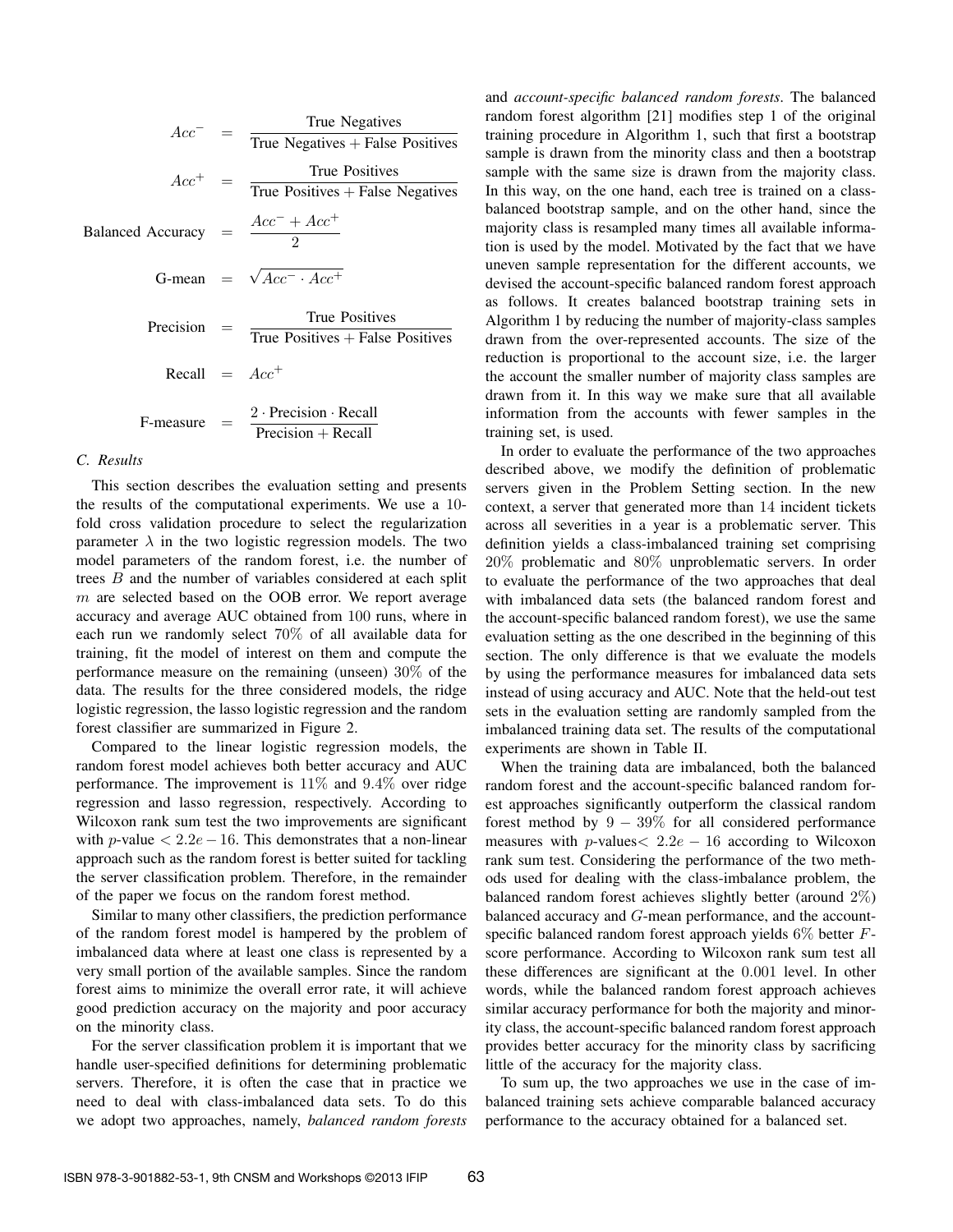

Fig. 2: Accuracies (a) and AUCs (b) with their corresponding confidence intervals for ridge logistic regression, lasso logistic regression and random forest. The depicted values are computed by averaging the accuracy and AUC obtained on a held-out data set over 100 runs.

TABLE II: Balanced Accuracy, G-mean and F-score with their corresponding standard errors (SE) for the classical random forest, the balanced random forest (BRF) and the account-specific balanced random forest approach.

| Method               | Balanced Acc (SE) | $G$ -mean $(SE)$ | $F$ -score $(SE)$ |
|----------------------|-------------------|------------------|-------------------|
| Random Forest        | 0.651(0.001)      | 0.578(0.002)     | 0.498(0.003)      |
| Balanced RF (BRF)    | 0.759(0.001)      | 0.758(0.001)     | 0.806(0.001)      |
| Account-specific BRF | 0.740(0.001)      | 0.737(0.001)     | 0.867(0.001)      |

| Action                   | <b>Description</b>                                 | <b>Server Features Update</b>                    |
|--------------------------|----------------------------------------------------|--------------------------------------------------|
| OS refresh               | Upgrade the OS to the latest version in its family | OS currency $= 1$                                |
| HW refresh               | Change the underlying server hardware              | $Age = 0$                                        |
| Disk capacity increase   | Increase the available disk space x times          | Disk busy = Disk busy/x                          |
|                          | Reduce the number of                               | Virtualization level = Virtualization level/ $p$ |
| Virtualization reduction | concurrently running virtual machines              | CPU busy (max) = CPU busy (max) /p               |
|                          | on one physical machine by $p\%$                   | Memory busy = Memory busy $/p$                   |

TABLE III: Summary of considered modernization actions.





# *D. Use case: Impact of Server Modernization Actions*

Server modernization leads to improved server behavior, such that the number and possibly even the severity of reported incidents is reduced. Applying such actions has been widely recognized as an important step in services management and predictive maintenance. To meet this end, we apply our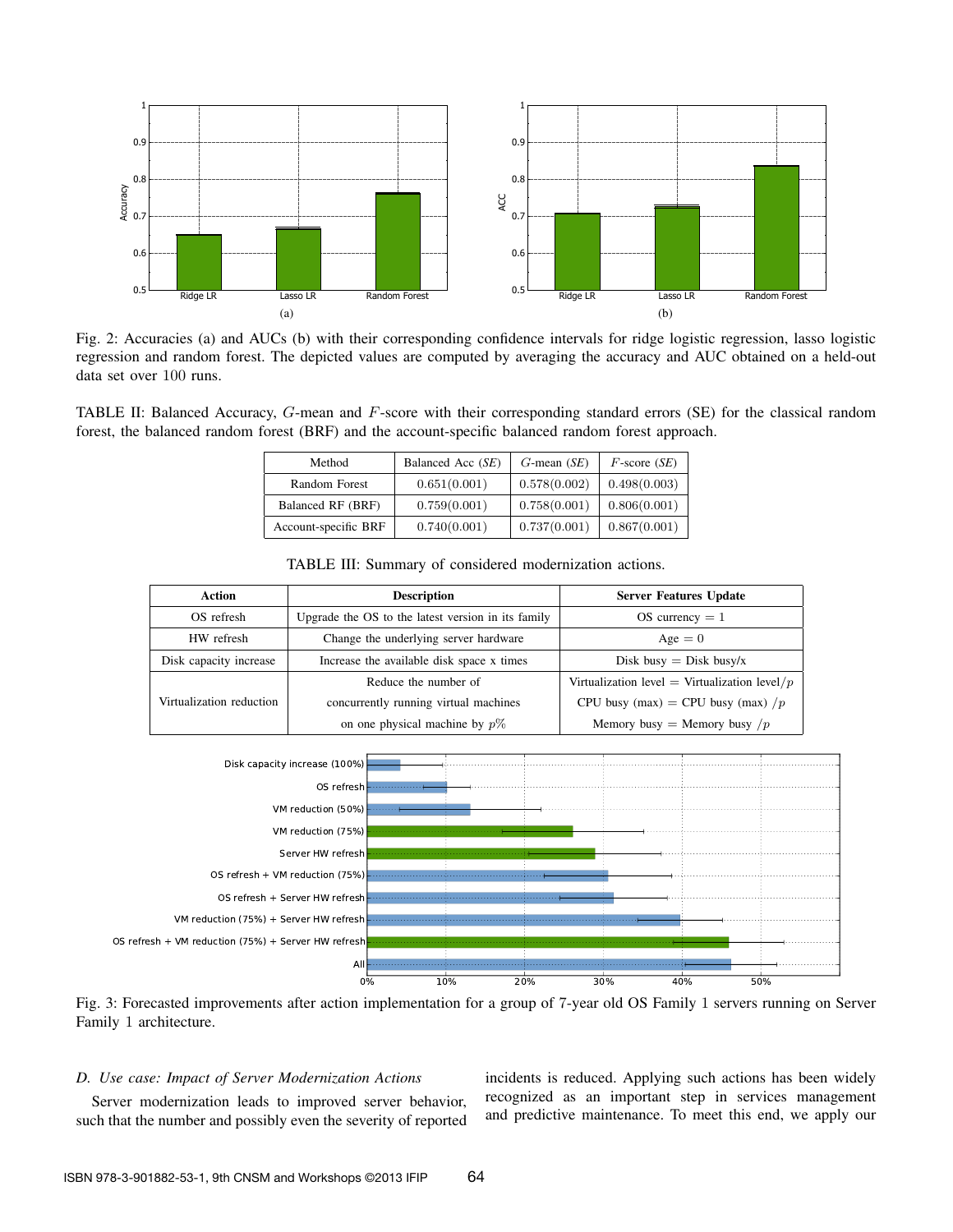

Fig. 4: Forecasted improvements after action implementation for a group of 7-year old OS Family 2 servers running on Server Family 2 architecture.

predictive model to evaluate the impact of single or combined modernization actions performed on servers or groups of servers as described in the Problem Setting.

As discussed in [22], several strategies can be applied in practice: (1) *centralization* – servers are consolidated in fewer sites, thus increasing availability and improving recovery capabilities; (2) *physical consolidation* – older servers are replaced with newer, more powerful or clustered systems; (3) *workload/application integration* – multiple applications are co-located onto fewer servers and OS instances; (4) *virtualization*, thus reducing physical complexity and increasing flexibility in resource allocation.

In our scenarios, we apply modernization actions at the level of small groups of servers, therefore centralization as a strategy cannot be applied. Similarly, since our data does not include information about the running workloads and their communication patterns, we exclude the third strategy as well. The improvement actions along with their description and translation in terms of server feature modifications are summarized in Table III.

We have chosen two groups of highly problematic servers (i.e. with the associated probability above  $90\%$ ) with different sets of features in order to show how our approach can be applied in practice. The two groups are summarized in Table IV. The first group is used for application purposes and is therefore highly virtualized. On the other hand, the servers in the second group are dedicated storage machines and have high disk and memory utilization. In what follows we apply the model on a set of single and composed improvement actions, as defined above, and show which modernization strategies are most suitable for each of the chosen server groups. The results are summarized in Figures 3 and 4.

As observed in Figure 3 the servers in the first group would benefit most from single actions that either reduce the number of virtual machines or refresh the HW stack. This can be expected as the servers are 7 years old and highly virtualized. However, the highest improvement is achieved when considering both actions together combined with an OS refresh which is usually done when refreshing the hardware.

Considering that the second group consists of dedicated storage machines, the action with the highest impact increases the disk capacity as one would expect. These servers have TABLE IV: Summary of the two server groups considered for modernization actions.

| <b>Property</b>      | Group 1         | Group 2         |
|----------------------|-----------------|-----------------|
| Purpose              | Application     | Storage         |
| Server Family        | Server Family 1 | Server Family 2 |
| Age                  |                 |                 |
| OS Family            | OS Family 1     | OS Family 2     |
| CPU busy             | 5.5             | 11.9            |
| CPU max              | 61.5            | 98.4            |
| Memory busy          | 43.3            | 90.7            |
| Disk busy            | 45.1            | 75.6            |
| Virtualization level | 14.5            | 1               |

no virtualization consequently reducing the virtualization level cannot be applied in this scenario.

The results obtained from applying our predictive model on server groups with different properties lead to two important conclusions. First, there is no universal modernization strategy that provides the highest improvements in all cases. In fact, our evaluation shows that several factors, such as the server purpose, age or OS version, greatly influence the best suggested action. Second, contrary to the general belief that the most complex action (i.e. consisting of all single actions) should always be the best choice, in practice this is not necessarily the case. For instance, combining OS refresh and disk capacity increase actions for the second group of servers will provide minimal gains, but higher costs, when compared to applying only a disk increase strategy.

### V. CONCLUSION

In this paper, we have introduced a novel, automated approach to selecting appropriate server modernization action based on actual server behavior. The core of the approach is a Random Forest model that predicts from the server HW, OS, and utilization properties whether the number of incident tickets for this server exceeds a pre-defined threshold, thus classifying the server as *problematic*. We have shown that the Random Forest model achieves an accuracy of 76% for balanced classes and outperforms the linear logistic regression